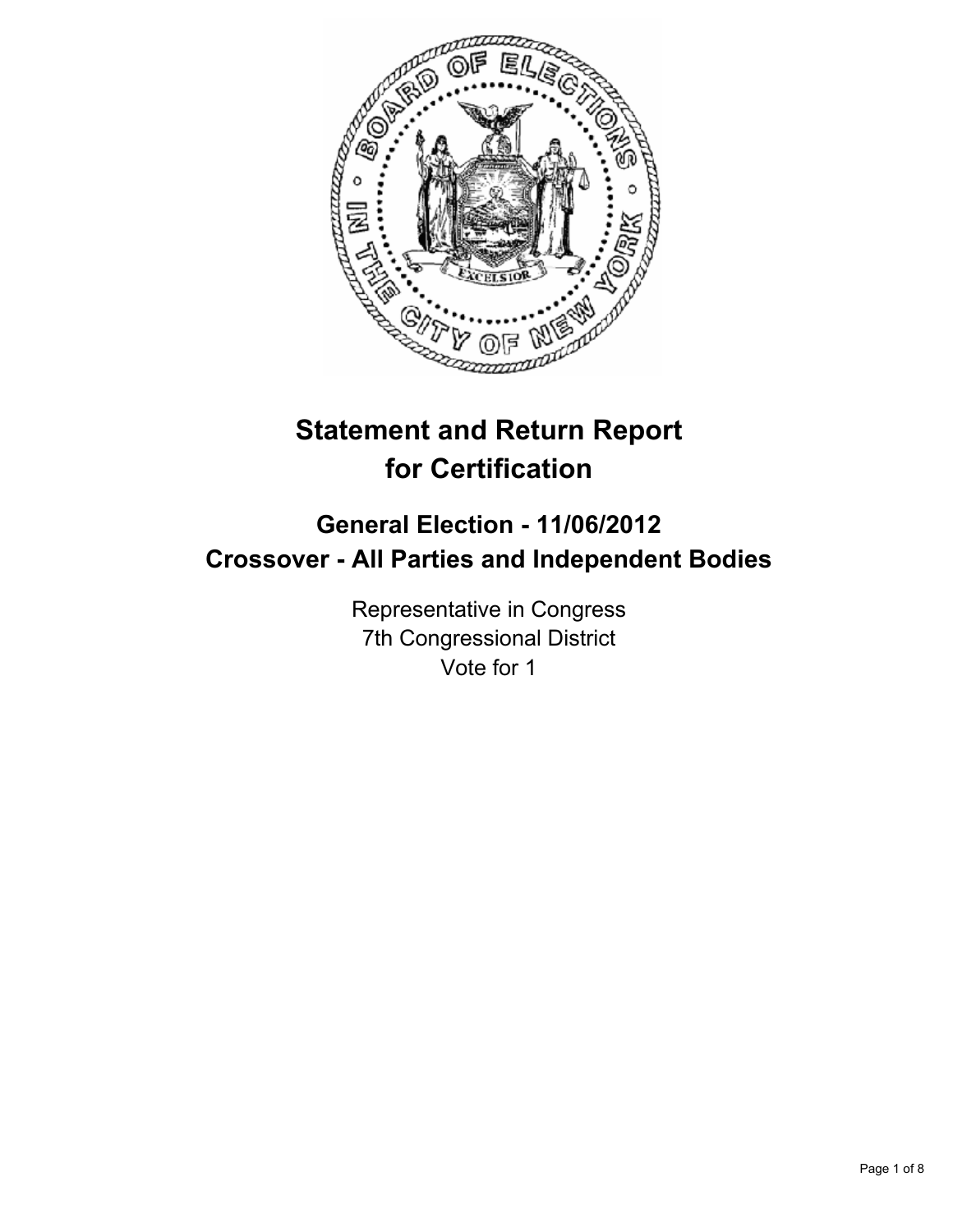

# **New York County**

| <b>PUBLIC COUNTER</b>                                    | 22,422         |
|----------------------------------------------------------|----------------|
| <b>EMERGENCY</b>                                         | 6              |
| ABSENTEE/MILITARY                                        | 455            |
| <b>FEDERAL</b>                                           | 192            |
| <b>SPECIAL PRESIDENTIAL</b>                              | $\mathbf{0}$   |
| <b>AFFIDAVIT</b>                                         | 2,840          |
| <b>Total Ballots</b>                                     | 25,915         |
| Less - Inapplicable Federal/Special Presidential Ballots | 0              |
| <b>Total Applicable Ballots</b>                          | 25,915         |
| NYDIA M. VELAZQUEZ (DEMOCRATIC)                          | 17,418         |
| JAMES MURRAY (CONSERVATIVE)                              | 1,074          |
| NYDIA M. VELAZQUEZ (WORKING FAMILIES)                    | 769            |
| ALANA LESCZYSKI (WRITE-IN)                               | 1              |
| ANDY BERG (WRITE-IN)                                     | 1              |
| CAROLYN B. MALONEY (WRITE-IN)                            | 4              |
| CHARLES B. RANGEL (WRITE-IN)                             | $\overline{2}$ |
| CHARLIE BROWN (WRITE-IN)                                 | 1              |
| MICHAEL ANDREW (WRITE-IN)                                | 1              |
| NATALIE LEWINSKY (WRITE-IN)                              | 1              |
| PAVEL LEMPERT (WRITE-IN)                                 | 1              |
| STEPHEN COLBERT (WRITE-IN)                               | 1              |
| UNATTRIBUTABLE WRITE-IN (WRITE-IN)                       | 8              |
| <b>Total Votes</b>                                       | 19,282         |
| Unrecorded                                               | 6,633          |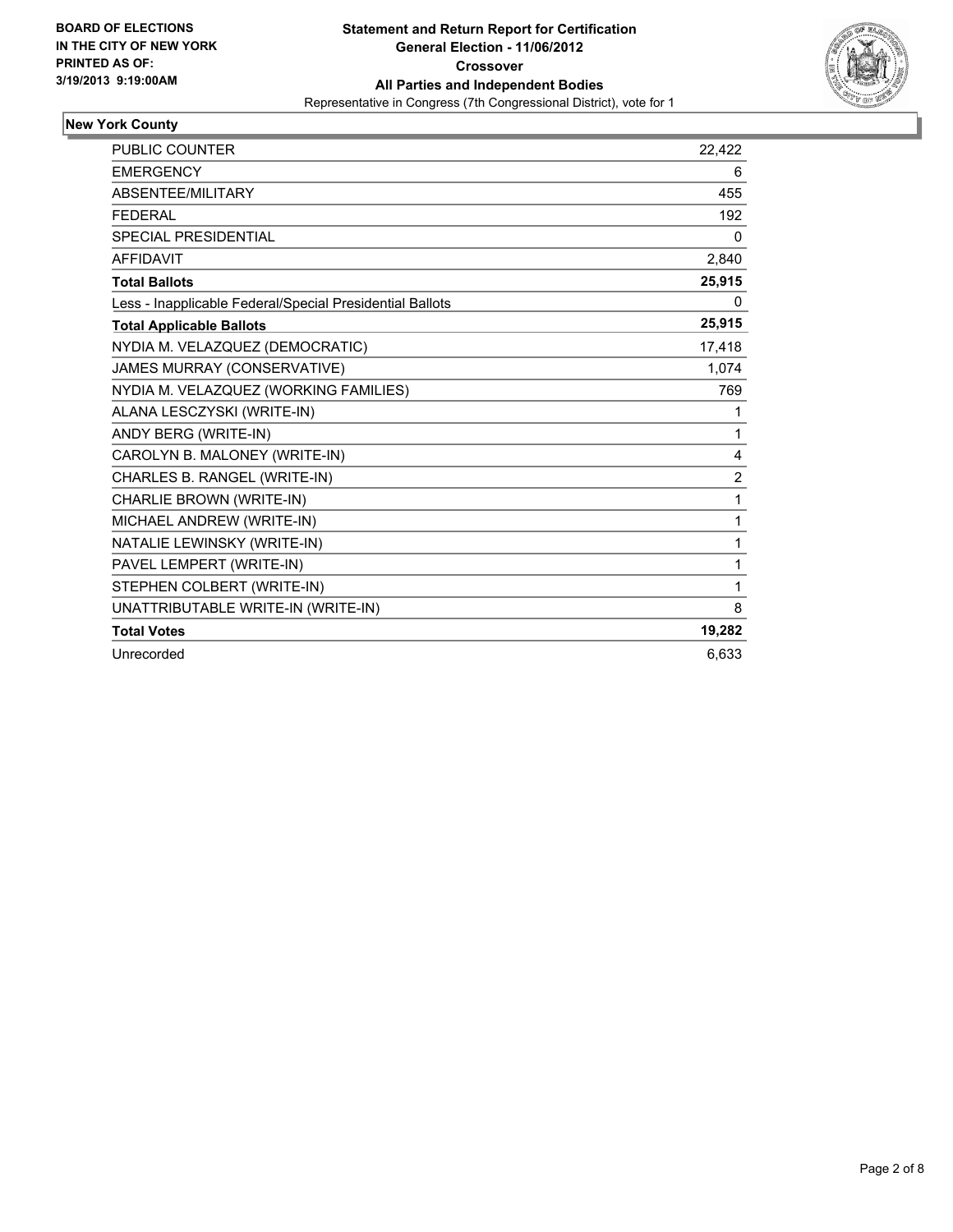

# **Kings County**

| <b>PUBLIC COUNTER</b>                                    | 111,573 |
|----------------------------------------------------------|---------|
| <b>EMERGENCY</b>                                         | 110     |
| ABSENTEE/MILITARY                                        | 2,881   |
| <b>FEDERAL</b>                                           | 1,140   |
| SPECIAL PRESIDENTIAL                                     | 0       |
| AFFIDAVIT                                                | 14,086  |
| <b>Total Ballots</b>                                     | 129,790 |
| Less - Inapplicable Federal/Special Presidential Ballots | 0       |
| <b>Total Applicable Ballots</b>                          | 129,790 |
| NYDIA M. VELAZQUEZ (DEMOCRATIC)                          | 98,733  |
| JAMES MURRAY (CONSERVATIVE)                              | 5,128   |
| NYDIA M. VELAZQUEZ (WORKING FAMILIES)                    | 7,292   |
| ALAN UNI (WRITE-IN)                                      | 1       |
| ALLEN M. FAUST (WRITE-IN)                                | 1       |
| AMBER FOX (WRITE-IN)                                     | 1       |
| AZAI KATZ NELSON (WRITE-IN)                              | 1       |
| BARBARA RENDER (WRITE-IN)                                | 1       |
| BILL DEBLASIO (WRITE-IN)                                 | 1       |
| CAROLYN B MALONEY (WRITE-IN)                             | 1       |
| CAROLYN B. MALONEY (WRITE-IN)                            | 3       |
| CAS HOLLOWAY (WRITE-IN)                                  | 1       |
| CHRISTIAN KONKO (WRITE-IN)                               | 2       |
| DAN O'CONNOR (WRITE-IN)                                  | 1       |
| DANIEL REYES (WRITE-IN)                                  | 1       |
| DANIEL SQUADRON (WRITE-IN)                               | 1       |
| DEBORAH DEWAN (WRITE-IN)                                 | 1       |
| DEBRA DEWAN (WRITE-IN)                                   | 1       |
| DELVIS VALDES (WRITE-IN)                                 | 1       |
| DERETT JOETEF (WRITE-IN)                                 | 1       |
| DIANE EISNER (WRITE-IN)                                  | 1       |
| ERIK M DILAN (WRITE-IN)                                  | 1       |
| ERIK MARTIN DILAN (WRITE-IN)                             | 17      |
| <b>GEORGE LUCES (WRITE-IN)</b>                           | 1       |
| <b>GEORGE MARTINEZ (WRITE-IN)</b>                        | 2       |
| <b>GEORGE MARTINO (WRITE-IN)</b>                         | 1       |
| GEORGE W. BUSH (WRITE-IN)                                | 1       |
| GLEG ALGERIN (WRITE-IN)                                  | 1       |
| GLORRA MATENA (WRITE-IN)                                 | 1       |
| <b>GRIK DICAN (WRITE-IN)</b>                             | 1       |
| HAKEEM JEFFRIES (WRITE-IN)                               | 1       |
| HARVEY MILK (WRITE-IN)                                   | 1       |
| JANATHAN D. BLATHMACHER (WRITE-IN)                       | 1       |
| JASON MASIMORE (WRITE-IN)                                | 1       |
| JENNIFER JONG (WRITE-IN)                                 | 1       |
| JERROLD NADLER (WRITE-IN)                                | 1       |
| JOEL BONTO (WRITE-IN)                                    | 1       |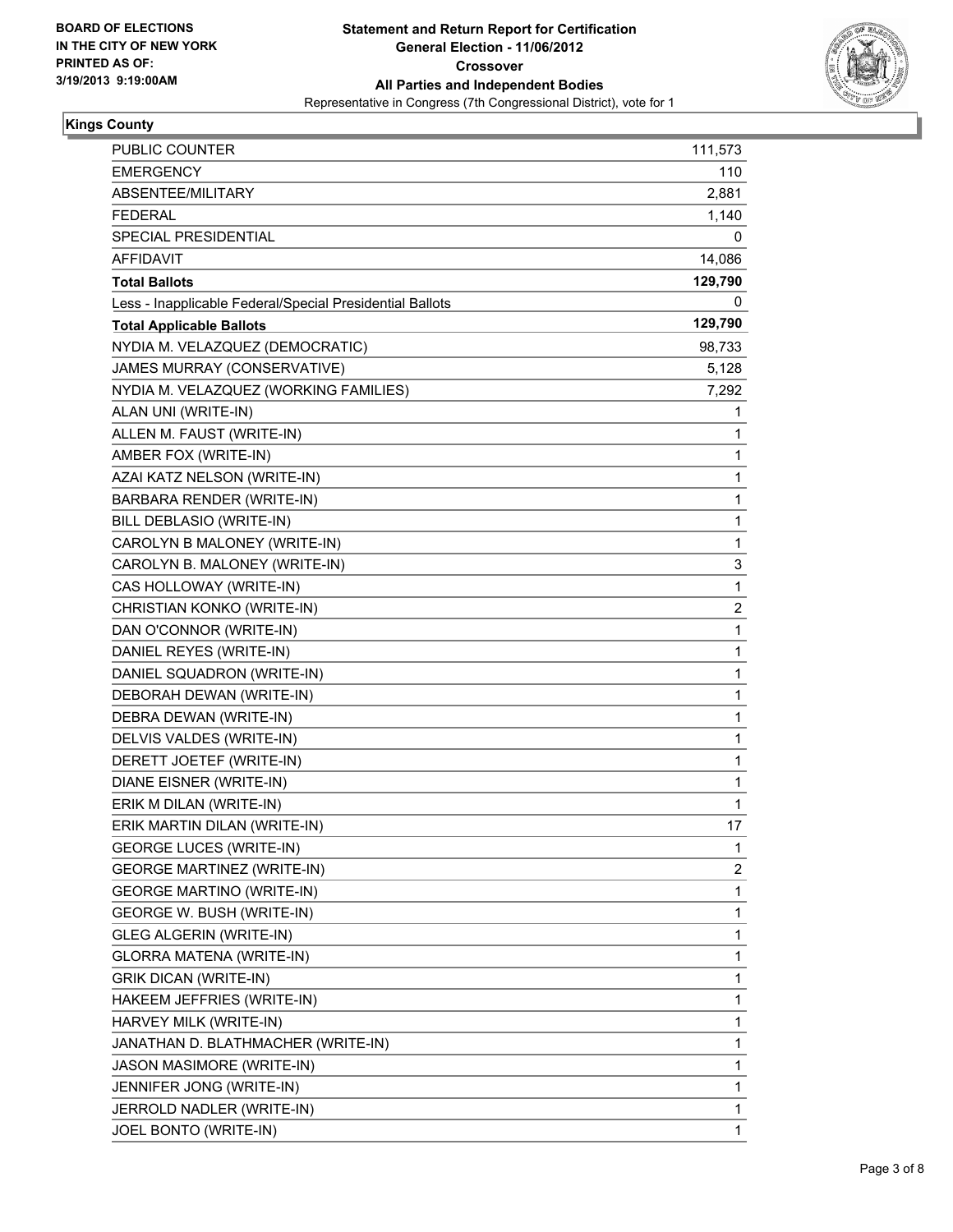

# **Kings County**

| KATHERINE LAVELLE (WRITE-IN)       | 1           |
|------------------------------------|-------------|
| KATHLEEN C. WALSH (WRITE-IN)       | 1           |
| LEWANNE JONES (WRITE-IN)           | 1           |
| MARK S. MURPHY (WRITE-IN)          | 2           |
| MATTHEW RYAN (WRITE-IN)            | 1           |
| MICHAEL DANELS (WRITE-IN)          | 1           |
| MICHAEL YADGARD (WRITE-IN)         | 1           |
| NEMO GRANT (WRITE-IN)              | 1           |
| NICHEM ROSENBERG (WRITE-IN)        | 1           |
| OMAR ENCARRACION (WRITE-IN)        | 1           |
| PAUL JENSON (WRITE-IN)             | 1           |
| RACHEL BRYAN (WRITE-IN)            | 1           |
| REBECCA WASSERMAN (WRITE-IN)       | 1           |
| RON PAUL (WRITE-IN)                | 1           |
| ROSA LAXEMANS (WRITE-IN)           | 1           |
| RUTH ARBERMAN (WRITE-IN)           | 1           |
| RYAN GOLDBERG (WRITE-IN)           | 1           |
| RYAN K. HALLAN (WRITE-IN)          | 1           |
| RYAN PAWLING (WRITE-IN)            | 1           |
| SARAH WATSON (WRITE-IN)            | 1           |
| SCOTT ROSS (WRITE-IN)              | 1           |
| SDEDAD O'BRIEU (WRITE-IN)          | 1           |
| STEPHEN GIORDANO (WRITE-IN)        | 1           |
| STEPHEN LEVIN (WRITE-IN)           | 2           |
| TAYRA FELDMAN (WRITE-IN)           | 1           |
| THOMAS SMALL (WRITE-IN)            | 1           |
| TIM BISHOP (WRITE-IN)              | 1           |
| TODD LOUIS (WRITE-IN)              | 1           |
| UNATTRIBUTABLE WRITE-IN (WRITE-IN) | 78          |
| VAN HALEN (WRITE-IN)               | 1           |
| VIDLA VELAC (WRITE-IN)             | 1           |
| VITO LOPEZ (WRITE-IN)              | 1           |
| VIVA MORGAN (WRITE-IN)             | 1           |
| VLADMIR VIZNER (WRITE-IN)          | 1           |
| VOZ MENENDEZ (WRITE-IN)            | $\mathbf 1$ |
| YITZCLOK KORTZAG (WRITE-IN)        | 1           |
| <b>Total Votes</b>                 | 111,322     |
| Unrecorded                         | 18,468      |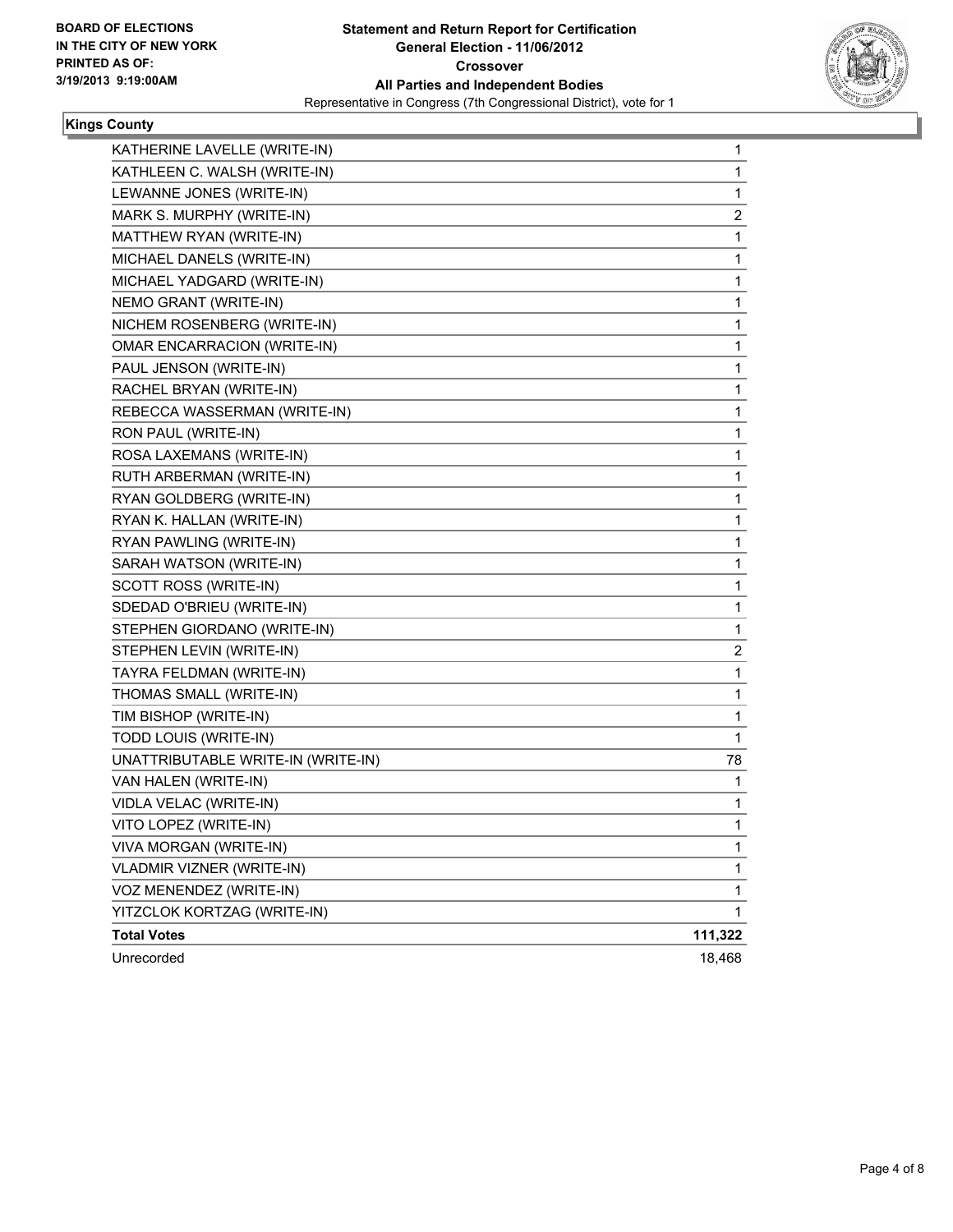

# **Queens County**

| <b>PUBLIC COUNTER</b>                                    | 20,191         |
|----------------------------------------------------------|----------------|
| <b>EMERGENCY</b>                                         | 0              |
| ABSENTEE/MILITARY                                        | 321            |
| <b>FEDERAL</b>                                           | 89             |
| <b>SPECIAL PRESIDENTIAL</b>                              | $\Omega$       |
| <b>AFFIDAVIT</b>                                         | 2,616          |
| <b>Total Ballots</b>                                     | 23,217         |
| Less - Inapplicable Federal/Special Presidential Ballots | 0              |
| <b>Total Applicable Ballots</b>                          | 23,217         |
| NYDIA M. VELAZQUEZ (DEMOCRATIC)                          | 16,339         |
| JAMES MURRAY (CONSERVATIVE)                              | 1,614          |
| NYDIA M. VELAZQUEZ (WORKING FAMILIES)                    | 808            |
| CHRIS HEDGES (WRITE-IN)                                  | 1              |
| DAN HALLORAN (WRITE-IN)                                  | 1              |
| ELI MANNING (WRITE-IN)                                   | 1              |
| ERIK DILAN (WRITE-IN)                                    | 3              |
| <b>GRACE MENG (WRITE-IN)</b>                             | $\overline{2}$ |
| LOUIS PADRON JR. (WRITE-IN)                              | 1              |
| MIKE NAUDUS (WRITE-IN)                                   | 1              |
| RON PAUL (WRITE-IN)                                      | 1              |
| SASHA PIVORAROVA (WRITE-IN)                              | 1              |
| TEDDY CANTOS (WRITE-IN)                                  | 1              |
| UNATTRIBUTABLE WRITE-IN (WRITE-IN)                       | 6              |
| <b>Total Votes</b>                                       | 18,780         |
| Unrecorded                                               | 4.437          |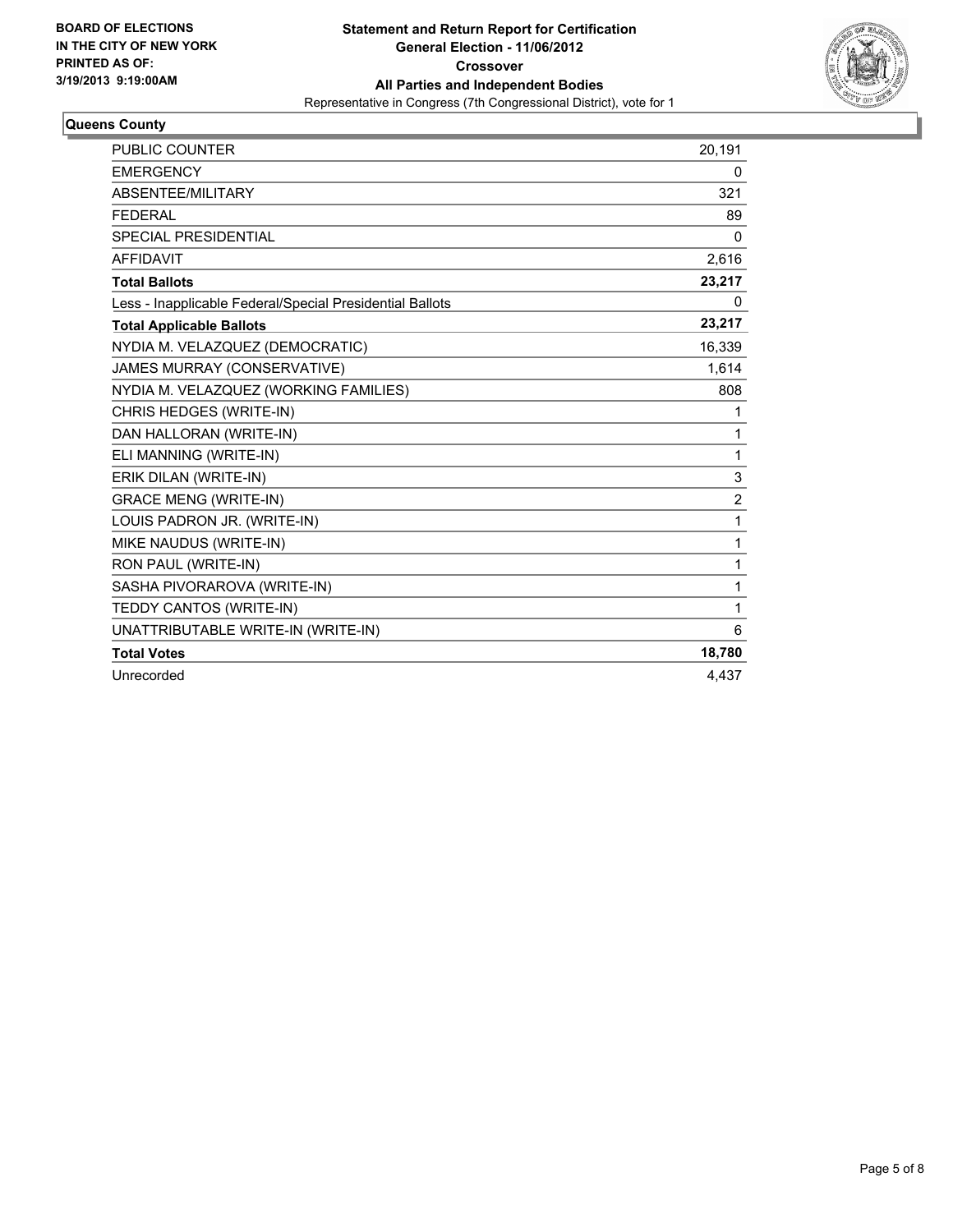

# **Total for Representative in Congress (7th Congressional District)**

| PUBLIC COUNTER                                           | 154,186        |
|----------------------------------------------------------|----------------|
| EMERGENCY                                                | 116            |
| ABSENTEE/MILITARY                                        | 3,657          |
| FEDERAL                                                  | 1,421          |
| SPECIAL PRESIDENTIAL                                     | 0              |
| <b>AFFIDAVIT</b>                                         | 19,542         |
| <b>Total Ballots</b>                                     | 178,922        |
| Less - Inapplicable Federal/Special Presidential Ballots | 0              |
| <b>Total Applicable Ballots</b>                          | 178,922        |
| NYDIA M. VELAZQUEZ (DEMOCRATIC)                          | 132,490        |
| JAMES MURRAY (CONSERVATIVE)                              | 7,816          |
| NYDIA M. VELAZQUEZ (WORKING FAMILIES)                    | 8,869          |
| ALAN UNI (WRITE-IN)                                      | 1              |
| ALANA LESCZYSKI (WRITE-IN)                               | 1              |
| ALLEN M. FAUST (WRITE-IN)                                | 1              |
| AMBER FOX (WRITE-IN)                                     | 1              |
| ANDY BERG (WRITE-IN)                                     | 1              |
| AZAI KATZ NELSON (WRITE-IN)                              | 1              |
| BARBARA RENDER (WRITE-IN)                                | 1              |
| BILL DEBLASIO (WRITE-IN)                                 | 1              |
| CAROLYN B MALONEY (WRITE-IN)                             | 1              |
| CAROLYN B. MALONEY (WRITE-IN)                            | $\overline{7}$ |
| CAS HOLLOWAY (WRITE-IN)                                  | 1              |
| CHARLES B. RANGEL (WRITE-IN)                             | 2              |
| CHARLIE BROWN (WRITE-IN)                                 | 1              |
| CHRIS HEDGES (WRITE-IN)                                  | 1              |
| CHRISTIAN KONKO (WRITE-IN)                               | $\overline{2}$ |
| DAN HALLORAN (WRITE-IN)                                  | 1              |
| DAN O'CONNOR (WRITE-IN)                                  | 1              |
| DANIEL REYES (WRITE-IN)                                  | 1              |
| DANIEL SQUADRON (WRITE-IN)                               | $\mathbf{1}$   |
| DEBORAH DEWAN (WRITE-IN)                                 | 1              |
| DEBRA DEWAN (WRITE-IN)                                   | 1              |
| DELVIS VALDES (WRITE-IN)                                 | $\mathbf{1}$   |
| DERETT JOETEF (WRITE-IN)                                 | 1              |
| DIANE EISNER (WRITE-IN)                                  | 1              |
| ELI MANNING (WRITE-IN)                                   | 1              |
| ERIK DILAN (WRITE-IN)                                    | 3              |
| ERIK M DILAN (WRITE-IN)                                  | 1              |
| ERIK MARTIN DILAN (WRITE-IN)                             | 17             |
| <b>GEORGE LUCES (WRITE-IN)</b>                           | 1              |
| <b>GEORGE MARTINEZ (WRITE-IN)</b>                        | 2              |
| GEORGE MARTINO (WRITE-IN)                                | 1              |
| GEORGE W. BUSH (WRITE-IN)                                | 1              |
| GLEG ALGERIN (WRITE-IN)                                  | 1              |
| GLORRA MATENA (WRITE-IN)                                 | 1.             |
|                                                          |                |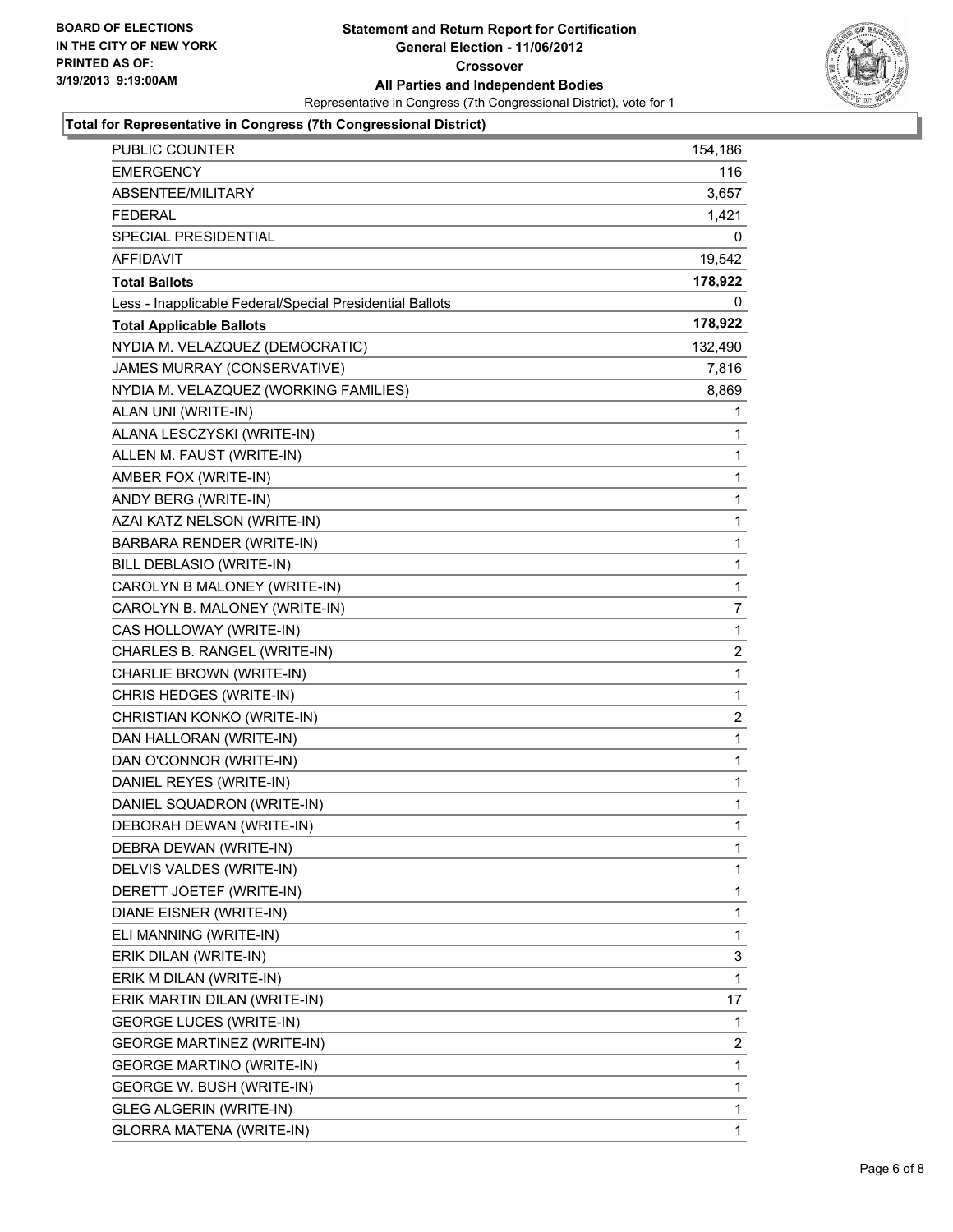

# **Total for Representative in Congress (7th Congressional District)**

| <b>GRACE MENG (WRITE-IN)</b> |                                    | 2            |
|------------------------------|------------------------------------|--------------|
| <b>GRIK DICAN (WRITE-IN)</b> |                                    | 1            |
|                              | HAKEEM JEFFRIES (WRITE-IN)         | 1            |
| HARVEY MILK (WRITE-IN)       |                                    | 1            |
|                              | JANATHAN D. BLATHMACHER (WRITE-IN) | 1            |
| JASON MASIMORE (WRITE-IN)    |                                    | 1            |
| JENNIFER JONG (WRITE-IN)     |                                    | 1            |
| JERROLD NADLER (WRITE-IN)    |                                    | 1            |
| JOEL BONTO (WRITE-IN)        |                                    | 1            |
|                              | KATHERINE LAVELLE (WRITE-IN)       | 1            |
|                              | KATHLEEN C. WALSH (WRITE-IN)       | 1            |
| LEWANNE JONES (WRITE-IN)     |                                    | 1            |
|                              | LOUIS PADRON JR. (WRITE-IN)        | 1            |
| MARK S. MURPHY (WRITE-IN)    |                                    | $\mathbf{2}$ |
| MATTHEW RYAN (WRITE-IN)      |                                    | 1            |
|                              | MICHAEL ANDREW (WRITE-IN)          | 1            |
| MICHAEL DANELS (WRITE-IN)    |                                    | 1            |
|                              | MICHAEL YADGARD (WRITE-IN)         | 1            |
| MIKE NAUDUS (WRITE-IN)       |                                    | 1            |
|                              | NATALIE LEWINSKY (WRITE-IN)        | 1            |
| NEMO GRANT (WRITE-IN)        |                                    | 1            |
|                              | NICHEM ROSENBERG (WRITE-IN)        | 1            |
|                              | <b>OMAR ENCARRACION (WRITE-IN)</b> | 1            |
| PAUL JENSON (WRITE-IN)       |                                    | 1            |
| PAVEL LEMPERT (WRITE-IN)     |                                    | 1            |
| RACHEL BRYAN (WRITE-IN)      |                                    | 1            |
|                              | REBECCA WASSERMAN (WRITE-IN)       | 1            |
| RON PAUL (WRITE-IN)          |                                    | 2            |
| ROSA LAXEMANS (WRITE-IN)     |                                    | 1            |
| RUTH ARBERMAN (WRITE-IN)     |                                    | 1            |
| RYAN GOLDBERG (WRITE-IN)     |                                    | 1            |
| RYAN K. HALLAN (WRITE-IN)    |                                    | 1            |
| RYAN PAWLING (WRITE-IN)      |                                    | 1            |
| SARAH WATSON (WRITE-IN)      |                                    | 1            |
|                              | SASHA PIVORAROVA (WRITE-IN)        | 1            |
| SCOTT ROSS (WRITE-IN)        |                                    | 1            |
| SDEDAD O'BRIEU (WRITE-IN)    |                                    | 1            |
|                              | STEPHEN COLBERT (WRITE-IN)         | 1            |
|                              | STEPHEN GIORDANO (WRITE-IN)        | 1            |
| STEPHEN LEVIN (WRITE-IN)     |                                    | 2            |
| TAYRA FELDMAN (WRITE-IN)     |                                    | 1            |
| TEDDY CANTOS (WRITE-IN)      |                                    | 1            |
| THOMAS SMALL (WRITE-IN)      |                                    | 1            |
| TIM BISHOP (WRITE-IN)        |                                    | 1            |
| TODD LOUIS (WRITE-IN)        |                                    | 1            |
|                              | UNATTRIBUTABLE WRITE-IN (WRITE-IN) | 92           |